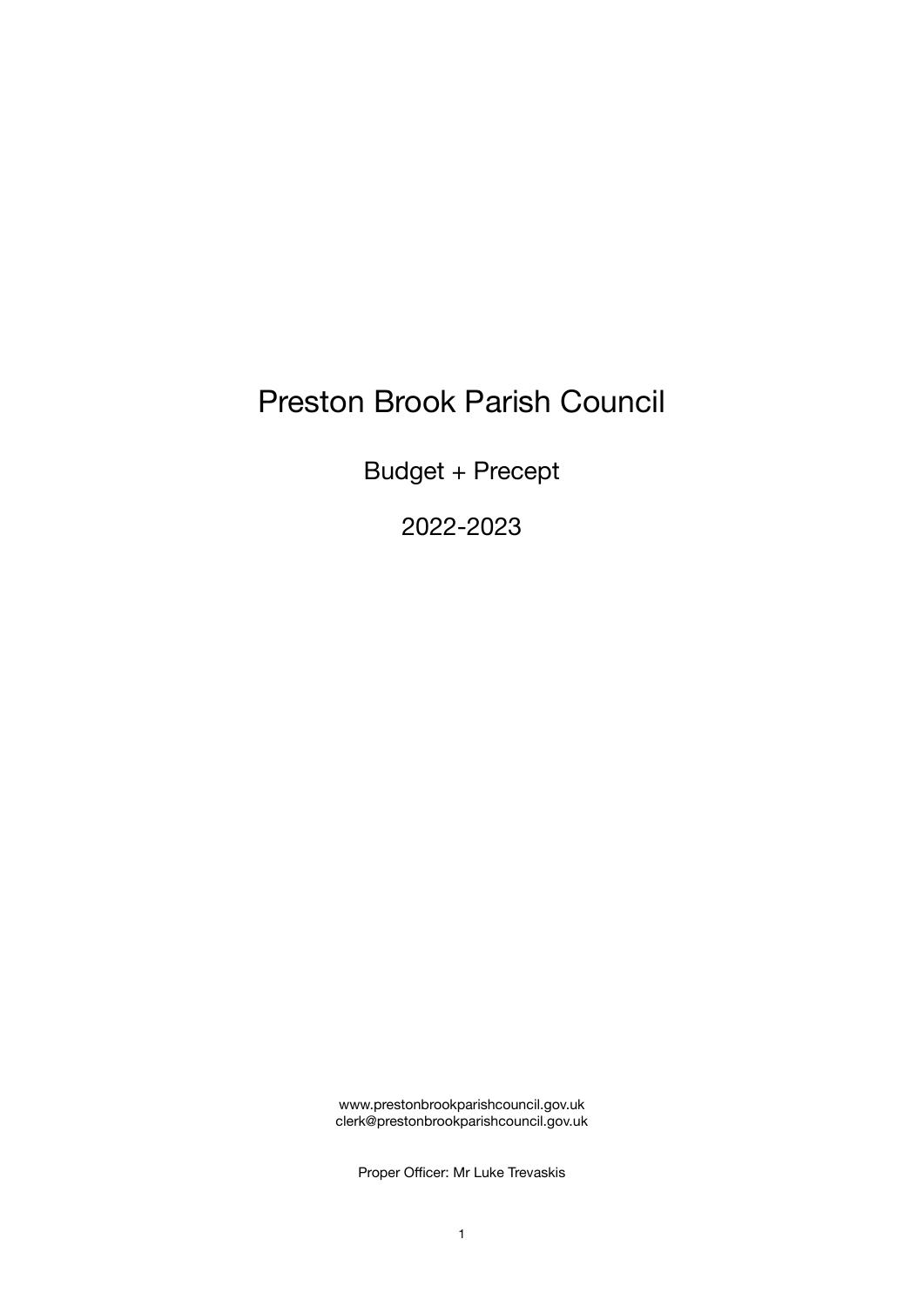## **BUDGET**

## **INTRODUCTION**

The budget of Preston Brook Parish Council is an estimate of income and expenditure for the financial year.

With openness and transparency at the core of all Local Council's financial decisions, Preston Brook Parish Council should expect, nay encourage, proper scrutiny by the public and Councillors of the spending plans and any subsequent precept request.

## **BACKGROUND**

In order to carry out duties, powers, and delegated functions, it is a statutory duty of a Parish Council to prepare a budget for each financial year.

*Section A of 'The Good Councillor's Guide to Finance and Transparency' states:* 

*"The prepara%on of an annual budget is one of the key statutory tasks undertaken by a Council, irrespective of its size."* 

## **STRUCTURE**

Without a budget in place, a Council is in breach of its Financial Regulations. Budgets must be set in line with S.101 (6) Local Government Act 1972, S.50 Local Government Finance Act 1992 and S.78 Localism Act 2011.

*Section A of 'The Good Councillor's Guide to Finance and Transparency' states:* 

*"The budget:* 

- *Results in the Council setting the precept for the year;*
- *Gives the Clerk and any other officers overall authority to make spending commitments in line with the decisions of the Council;*
- *Enables progress monitoring during the year by comparing actual spending against planned spending. It is important that Councillors understand how the budget is put together and how it should be used. The budget is an essential tool for controlling the Council's finances, and demonstrates that the Council*  will have sufficient income to meet its objectives and carry out its activities.

*The Council must approve a budget before it sets a precept. The budget and precept both need to be approved at a full Council meeting and recorded in minutes; the Council must then manage its activities within budget.* 

The key stages in the budgeting process are:

- *Review of current year budget and spending;*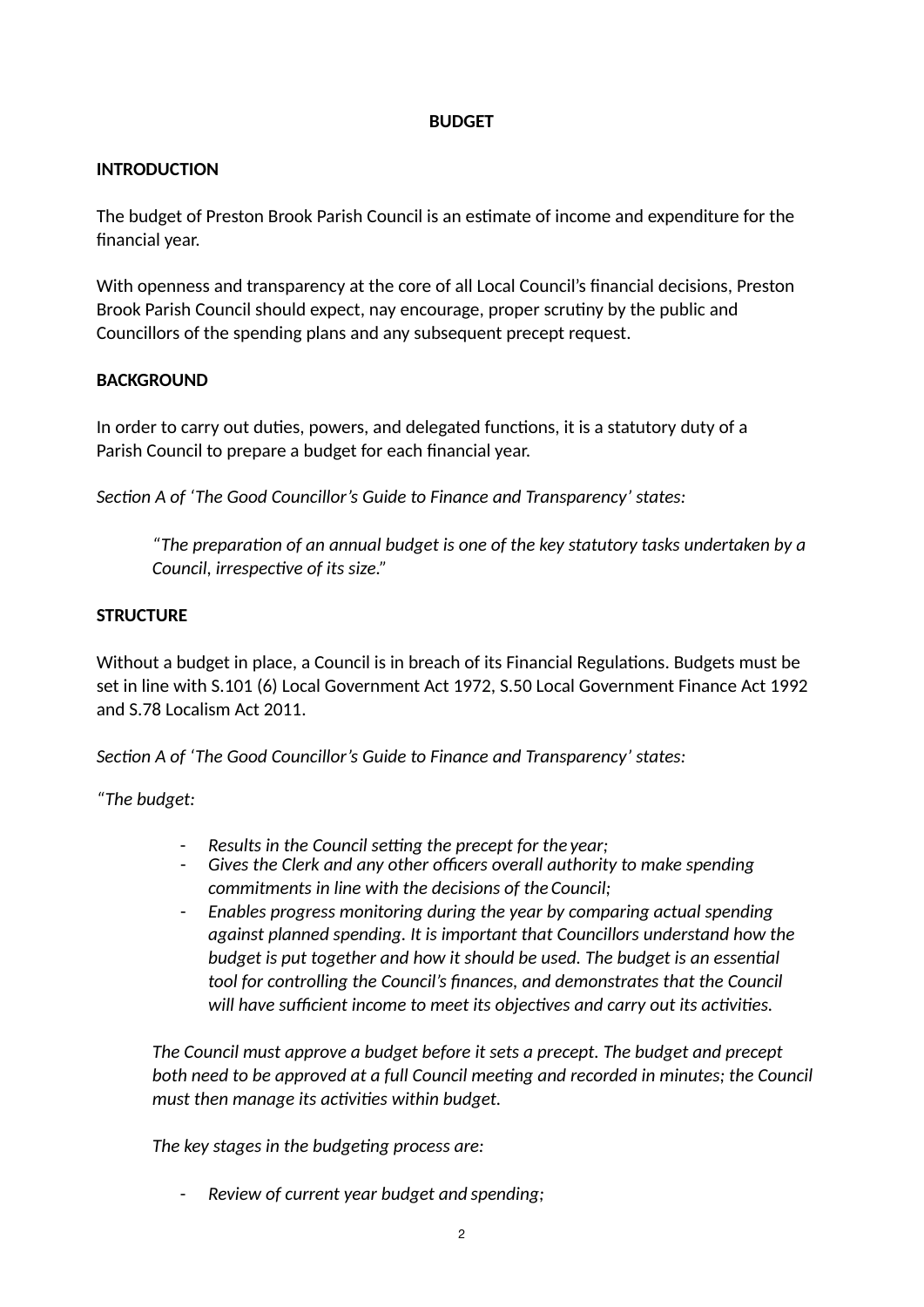- *Determine the cost of spending plans;*
- $A$ *ssess levels of anticipated income;*
- Provide for contingencies and the need for reserves;
- *Approve the budget;*
- *Set the precept.*

*Some Councils may budget to minimise spending to keep the local precept as low as possible, which may sometimes result in the Council doing little for their local community. However, there is evidence that local taxpayers are willing to pay more if they can see the*  results in terms of better local services. Local electors will often be prepared to contribute *more for tangible local community benefits, rather than pay an amount where it appears*  that the Council is not active on behalf of the community and is merely administering *itself."* 

## **HOW DOES THE COUNCIL DECIDE THE BUDGET?**

A Parish Council must ensure all legisla7ve requirements are met when deciding the budget, ensuring that policies are adhered to and all predicted spend falls within the duties and/or power(s) of a Parish Council.

## **PREDETERMINATION AND BIAS**

The duty on public authorities to avoid bias in their decision-making is essentially part of their duty to act fairly.

Predetermination (where a decision-maker effectively decides on an issue in advance and closes his or her mind to any other possibility) is unlawful and Councillors must comply with S.25 Localism Act 2011 when setting the budget.

Councillors must safeguard their democratically accountable functions, ensuring that any fair-minded and informed observer, having considered the facts, could not conclude that there was a possibility of bias or predetermination in their decision making.

#### **CODE OF CONDUCT**

All Councillors are required to act within a Code of Conduct that governs their decision making. The Code of Conduct ensures budgeting decisions are not made for the benefit of any Councillor and that all Councillors act with openness, integrity, objectivity and accountability.

*Halton Borough Council Council Code of Conduct includes:* 

#### *Accountability*

*Councillors are accountable to the public for their decisions and must co-operate fully*  with whatever scrutiny is appropriate to their office, including by local residents.

## **Objectivity**

*Councillors should remain objective, listen to the interests of all parties appropriately and impartially and take all relevant information, including advice from the authority's*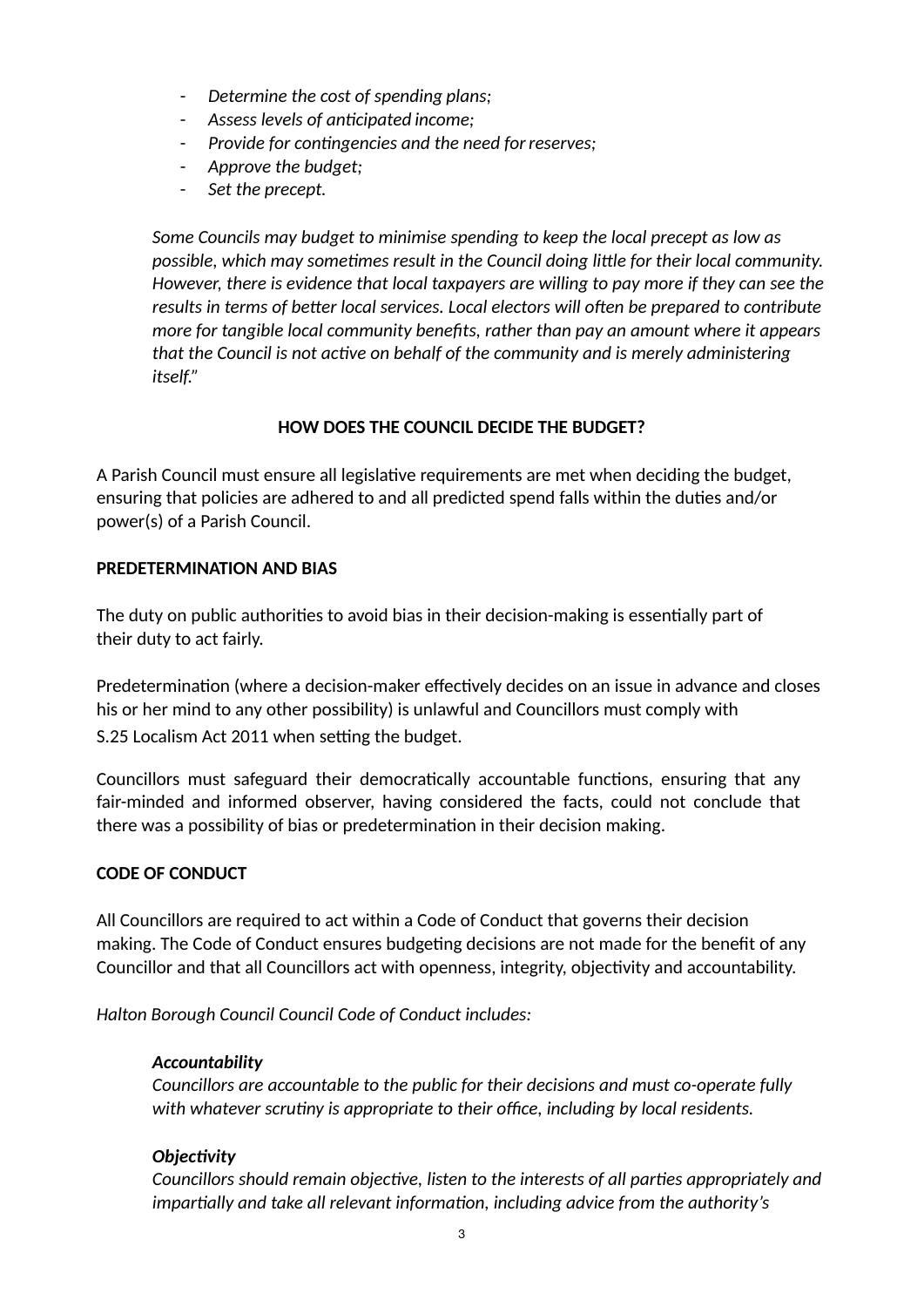*officers, into considera%on.* 

#### *Openness*

*Councillors must be as open and transparent as possible about their decisions and*  action and the decisions and action of the authority. Councillors should be prepared to *give reasons for those decisions and ac%ons. Councillors must not prevent anyone*  getting information that they are entitled to by law.

## *Honesty*

*Councillors must declare any private interests, both pecuniary and non-pecuniary that*  relate to their public duties and must take steps to resolve any conflicts arising in a way *that protects the public interest, including registering and declaringinterests.* 

## *Integrity*

*Councillors must not place themselves under any obligation to outside individuals or organisa%ons that might seek to influence them in the performance of their official*  duties.

## *Selflessness*

*Councillors must act solely in the public interest and must never use or attempt to use your posi%on improperly to confer an advantage or disadvantage on any person or act to gain financial or other material benefits for yourself, your family, friends or close associates.* 

#### **CONSULTATION**

It is good practice for a Council to consult the community to ascertain the needs and aspirations of residents.

Section A of 'The Good Councillor's Guide to Finance and Transparency' states: "The

Council should consider consulting the local community for their views."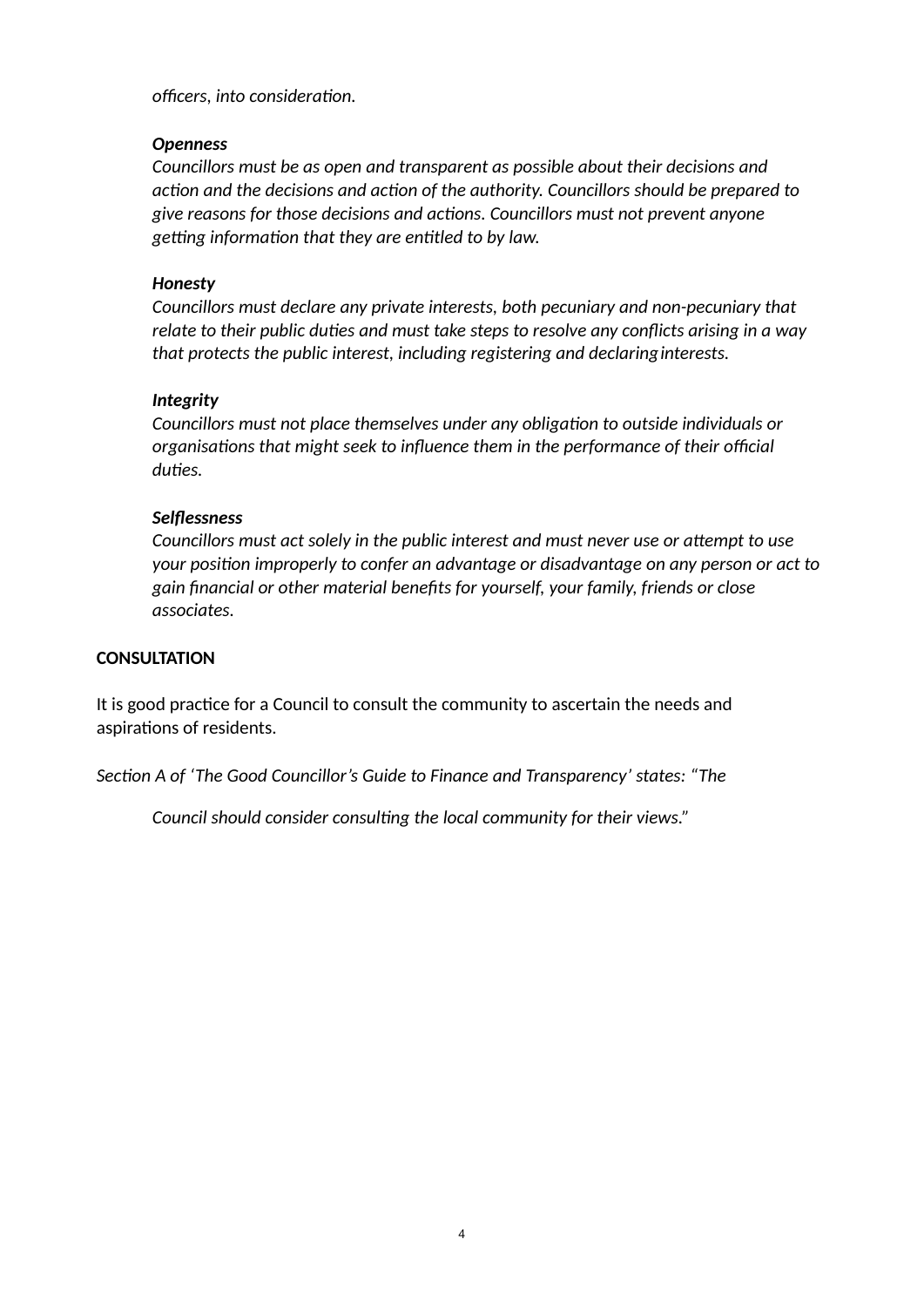## **Income List April 2021 - December 2021**

| No.   | Date     | Supplier                                       | Payment<br><b>Type</b> | Detail                         | <b>Budget</b> | Net        | <b>VAT</b> | Total      |
|-------|----------|------------------------------------------------|------------------------|--------------------------------|---------------|------------|------------|------------|
| 1     | 1.04.21  | Cheshire<br>West and<br>Chester<br>Council     | Online                 | Precept                        | £13,000.00    | £13,000.00 |            | £13,000.00 |
| 2     | 24.9.21  | Preston<br><b>Brook</b><br><b>Village Hall</b> | Online                 | <b>Toilet</b><br>Refurbishment |               | £18,064.00 |            | £18,064.00 |
| 3     | 26.10.21 | <b>VAT</b><br>Return                           | Online                 |                                |               | £1,597.77  |            | £1,597.77  |
| Total |          |                                                |                        |                                |               |            |            | £32,661.77 |

#### **Expenditure List April 2021 - December 2021**

| No.            | Date    | Supplier                             | Payment<br><b>Type</b> | Detail                                                  | <b>Budget</b>                                                | <b>Net</b> | <b>VAT</b> | Total   |
|----------------|---------|--------------------------------------|------------------------|---------------------------------------------------------|--------------------------------------------------------------|------------|------------|---------|
| 1              | 23.4.21 | ChALC                                | Online                 | Training                                                | Cllr Training /<br>Expenses                                  | £25.00     |            | £25.00  |
| $\overline{2}$ | 23.4.21 | <b>DM Payroll</b><br><b>Services</b> | Online                 | Payroll                                                 | Payroll<br>Services                                          | £120.00    |            | £120.00 |
| 3              | 23.4.21 | J Kinross                            | Online                 | <b>Bridgewater</b><br>Green<br>maintenance<br>equipment | <b>Bridgewater</b><br>Green -<br>Commuted<br>Sum<br>Reserves | £373.14    |            | £373.14 |
| 4              | 23.4.21 | ChALC                                | Online                 | ChALC<br>Subscription                                   | Annual<br>Subscriptions                                      | £261.36    |            | £261.36 |
| 5              | 23.4.21 | <b>HMRC</b>                          | Online                 | Payroll                                                 | <b>Salaries</b>                                              | £74.20     |            | £74.20  |
| 6              | 23.4.21 | ChALC                                | Online                 | Training                                                | Cllr Training /<br><b>Expenses</b>                           | £90.00     |            | £90.00  |
| 7              | 23.4.21 | C Wyna                               | Online                 | Payroll                                                 | <b>Salaries</b>                                              | £320.42    |            | £320.42 |
| 8              | 4.5.21  | <b>CF</b><br>Corporate<br>Finance    | <b>Direct</b><br>Debit | IT                                                      | Printer<br>Lease / Print<br>Charges                          |            |            | £75.60  |
| 9              | 24.5.21 | Zurich                               | Online                 | Insurance                                               | Insurance                                                    |            |            | £257.60 |
| 10             | 24.5.21 | C Wyna                               | Online                 | Reimbursemen<br>$t$ ?                                   | Grants /<br>Donations?                                       |            |            | £488.00 |
| 11             | 24.5.21 | <b>HMRC</b>                          | Online                 | Payroll                                                 | <b>Salaries</b>                                              |            |            | £74.20  |
| 12             | 24.5.21 | C Wyna                               | Online                 | Payroll                                                 | Salaries                                                     |            |            | £320.42 |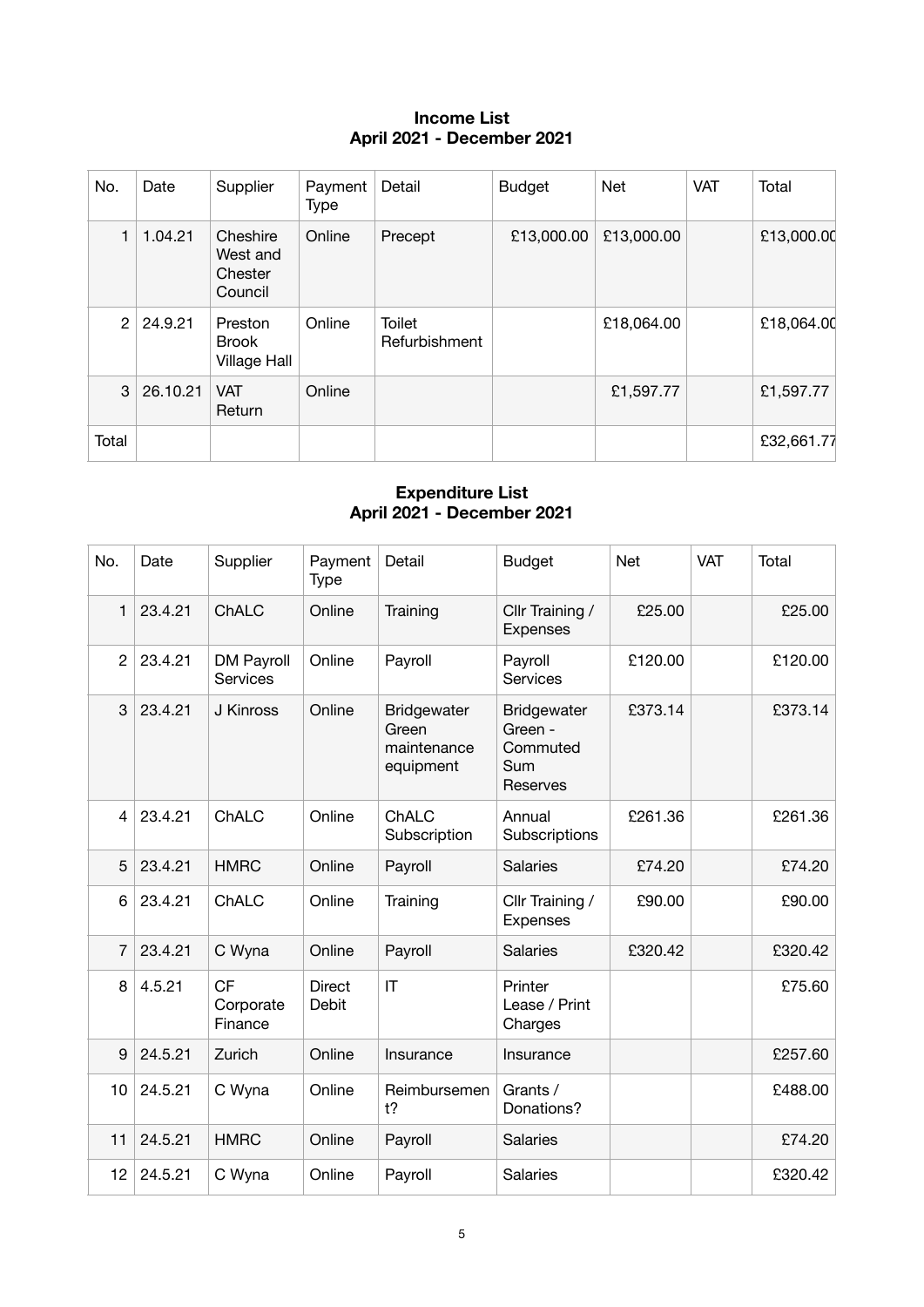| 13 | 21.6.21 | Parish<br>Online                  | Online                        | Mapping<br>Subscription                         | Software<br>Subscription            |         |        | £40.50     |
|----|---------|-----------------------------------|-------------------------------|-------------------------------------------------|-------------------------------------|---------|--------|------------|
| 14 | 21.6.21 | <b>HMRC</b>                       | Online                        | Payroll                                         | Salaries                            |         |        | £74.20     |
| 15 | 21.6.21 | C Wyna                            | Online                        | Payroll                                         | Salaries                            |         |        | £320.42    |
| 16 | 21.6.21 | Halton BC                         | Online                        | <b>Election Costs</b>                           | Misc.                               |         |        | £308.50    |
| 17 | 30.6.21 | <b>SBSUK</b><br><b>PLC</b>        | <b>Direct</b><br><b>Debit</b> | Rental of<br>MX3640NFK -<br>1.8.21-31.10.2<br>1 | Printer<br>Lease / Print<br>Charges | £63.00  | £12.60 | £75.60     |
| 18 | 30.6.21 | <b>Unity Trust</b>                | <b>Direct</b><br>Debit        | Service<br>Charge                               | Banking<br>Charges                  |         |        | £18.00     |
| 19 | 28.7.21 | C Wyna                            | Online                        | Payroll                                         | <b>Salaries</b>                     |         |        | £320.22    |
| 20 | 28.7.21 | C Wyna                            | Online                        | Gift Vouchers -<br>David Felix<br>(reimburse)   | Misc.                               |         |        | £25.00     |
| 21 | 28.7.21 | ChALC                             | Online                        | Training                                        | Cllr Training /<br><b>Expenses</b>  |         |        | £25.00     |
| 22 | 28.7.21 | M Lacey                           | Online                        | <b>Village Hall</b>                             | Projects<br>Expenditure             |         |        | £4,163.00  |
| 23 | 28.7.21 | <b>HMRC</b>                       | Online                        | Payroll                                         | <b>Salaries</b>                     |         |        | £74.40     |
| 24 | 28.7.21 | Peter<br><b>Bolton</b>            | Online                        | <b>Rockery Plants</b><br>(reimburse)            | Projects<br>Expenditure             |         |        | £170.00    |
| 25 | 2.8.21  | <b>CF</b><br>Corporate<br>Finance | <b>Direct</b><br>Debit        | IT                                              | Printer<br>Lease / Print<br>Charges |         |        | £75.60     |
| 26 | 17.8.21 | R Rainford                        | Online                        | <b>Tree Survey</b><br>Report                    | Projects<br>Expenditure             |         |        | £300.00    |
| 27 | 17.8.21 | <b>HMRC</b>                       | Online                        | Payroll                                         | <b>Salaries</b>                     |         |        | £74.20     |
| 28 | 17.8.21 | C Wyna                            | Online                        | Bench at<br><b>Windmill Lane</b>                | Projects<br>Expenditure             | £327.47 |        | £404.95    |
| 29 | 17.8.21 | C Wyna                            | Online                        | Payroll                                         | <b>Salaries</b>                     |         |        | £320.42    |
| 30 | 25.8.21 | M Lacey                           | Online                        | <b>Village Hall</b>                             | Projects<br>Expenditure             |         |        | £18,732.00 |
| 31 | 24.9.21 | ChALC                             | Online                        | Training                                        | Cllr Training /<br>Expenses         |         |        | £30.00     |
| 32 | 24.9.21 | L Tickle                          | Online                        | <b>Internal Audit</b><br>Fee                    | Audit                               |         |        | £55.00     |
| 32 | 24.9.21 | <b>HMRC</b>                       | Online                        | Payroll                                         | <b>Salaries</b>                     |         |        | £148.40    |
| 33 | 24.9.21 | C Wyna                            | Online                        | Payroll                                         | Salaries                            |         |        | £246.22    |
| 34 | 27.9.21 | M Lacey                           | Online                        | <b>Village Hall</b>                             | Projects<br>Expenditure             |         |        | £19,596.00 |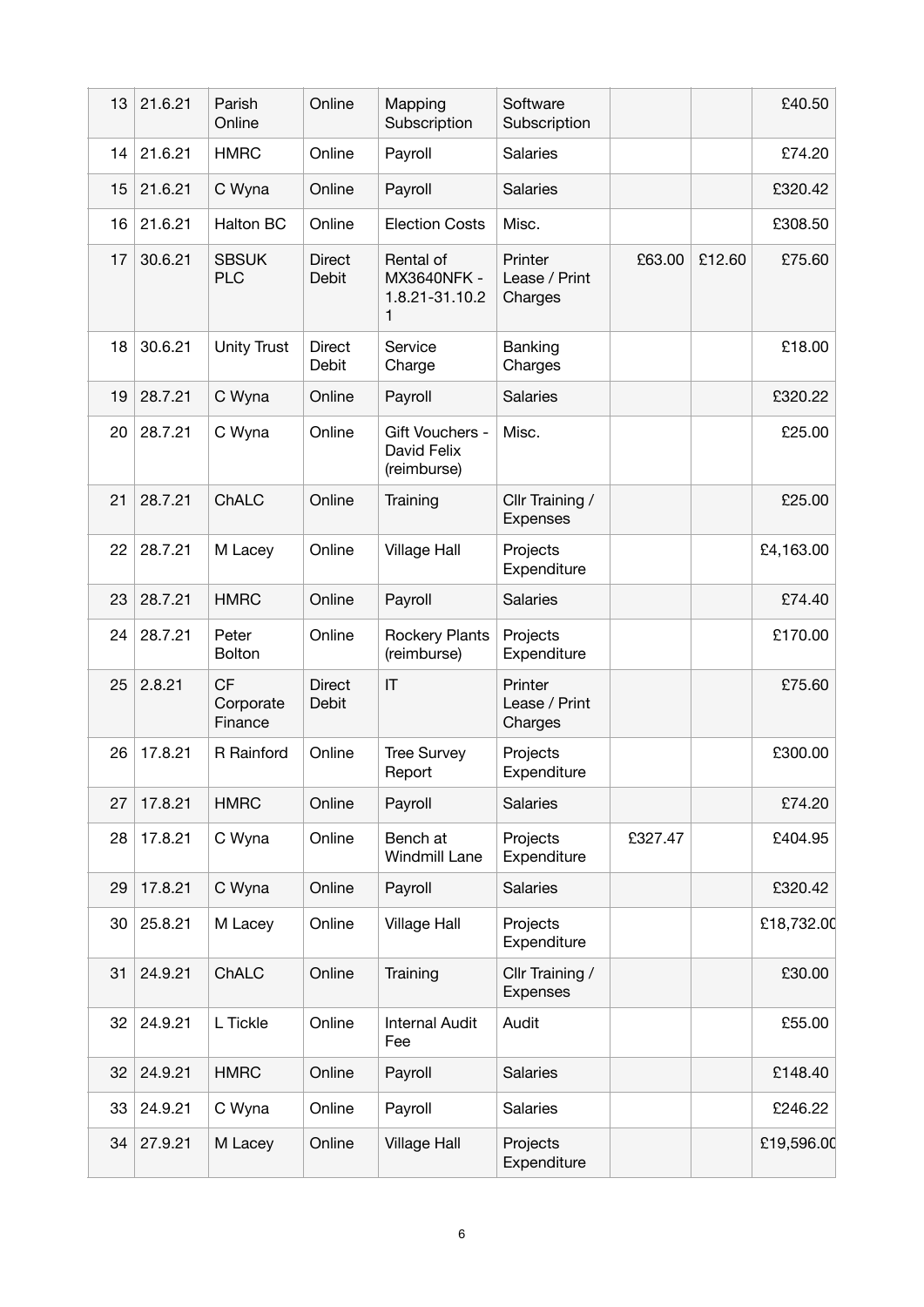| 35    | 30.9.21  | <b>Unity Trust</b>          | Direct<br>Debit        | Service<br>Charge | Banking<br>Charges                  | £18.00    |
|-------|----------|-----------------------------|------------------------|-------------------|-------------------------------------|-----------|
| 36    | 1.11.21  | CF.<br>Corporate<br>Finance | <b>Direct</b><br>Debit | IT                | Printer<br>Lease / Print<br>Charges | £75.60    |
| 37    | 24.12.21 | <b>SBSUK</b><br><b>PLC</b>  | <b>Direct</b><br>Debit |                   | Printer<br>Lease / Print<br>Charges | £219.88   |
| 38    | 31.12.21 | <b>Unity Trust</b>          | <b>Direct</b><br>Debit | Service<br>Charge | Banking<br>Charges                  | £18.00    |
|       |          |                             |                        |                   |                                     |           |
| Total |          |                             |                        |                   |                                     | £48409.05 |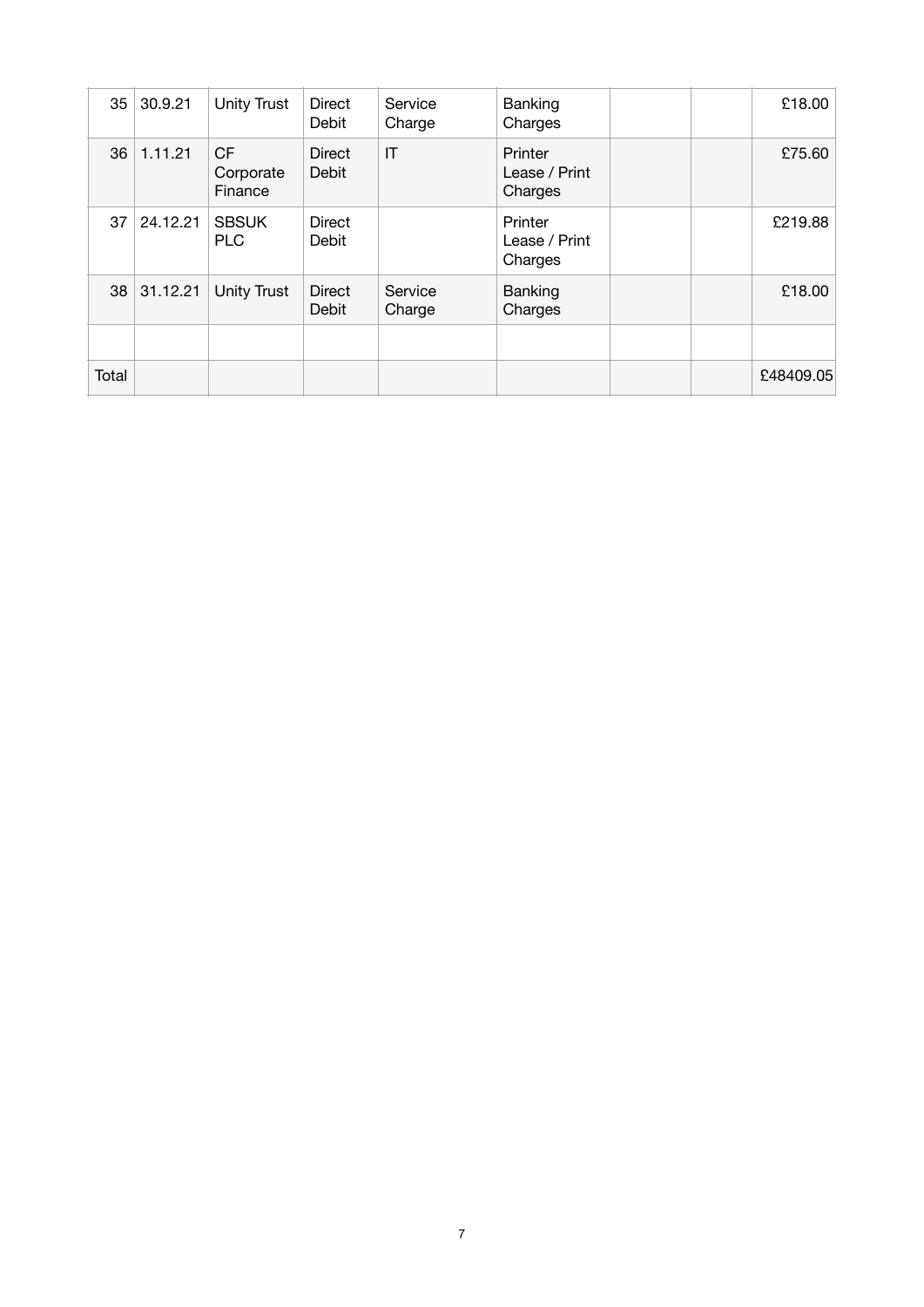#### **Current Position April 2021 - December 2021**

The current position of Preston Parish Council demonstrates the current budget, the actual spend to date against that budget, and the anticipated total expenditure (outturn) by 31 March 2022.

The Council's opening bank balance as at 1 April 2021 was £26,683.38

#### **INCOME**

| <b>Item</b>                       | 2021-22 Budget | 2021-22<br><b>Actual</b> |
|-----------------------------------|----------------|--------------------------|
| Precept                           | £13,000.00     | £13,000.00               |
| VAT Refund                        | £1,597.77      | £1,597.77                |
| <b>Village Hall Contributions</b> | £17,344.60     | £18,064.00               |
|                                   |                |                          |
| Total                             |                | £32,661.77               |

## **EXPENDITURE**

| <b>Item</b>                                                           | 2021-22<br><b>Budget</b> | % of Total<br><b>Budget</b> | 2021-22<br><b>Actual</b> | <b>Estimated</b><br>2021-22<br><b>Outturn</b> |
|-----------------------------------------------------------------------|--------------------------|-----------------------------|--------------------------|-----------------------------------------------|
| <b>Salaries</b>                                                       | £5,300.00                | 16.01                       | £2367.72                 | £5,000.00                                     |
| Staff Allowances and<br><b>Expenses</b>                               | £35.00                   | 0.11                        | £0.00                    | £0.00                                         |
| Stationary                                                            | £200.00                  | 0.60                        | £0.00                    | £0.00                                         |
| Postage                                                               | £10.00                   | 0.03                        | £0.00                    | £0.00                                         |
| <b>Cllr Training and Expenses</b>                                     | £500.00                  | 1.51                        | £170.00                  | £170.00                                       |
| Insurance                                                             | £300.00                  | 0.91                        | £257.60                  | £257.60                                       |
| Audit                                                                 | £325.00                  | 1.0                         | £55.00                   | £55.00                                        |
| <b>Annual Subscriptions</b>                                           | £345.00                  | 1.04                        | £261.36                  | £261.36                                       |
| Website                                                               | £300.00                  | 0.01                        | £0.00                    | £300.00                                       |
| Software                                                              | £150.00                  | 0.45                        | £40.50                   | £40.50                                        |
| Equipment                                                             | £100.00                  | 0.30                        | £0.00                    | £0.00                                         |
| <b>Repairs and Renewals</b>                                           | £100.00                  | 0.30                        | £0.00                    | £0.00                                         |
| Village Hall Rent                                                     | £200.00                  | 0.60                        | £0.00                    | £200.00                                       |
| Remembrance Sunday Wreath                                             | £35.00                   | 0.11                        | £0.00                    | £0.00                                         |
| <b>Grounds Maintenance</b><br>(planters, manweb corner, the<br>green) | £3,000.00                | 9.06                        | £0.00                    | £3,000.00                                     |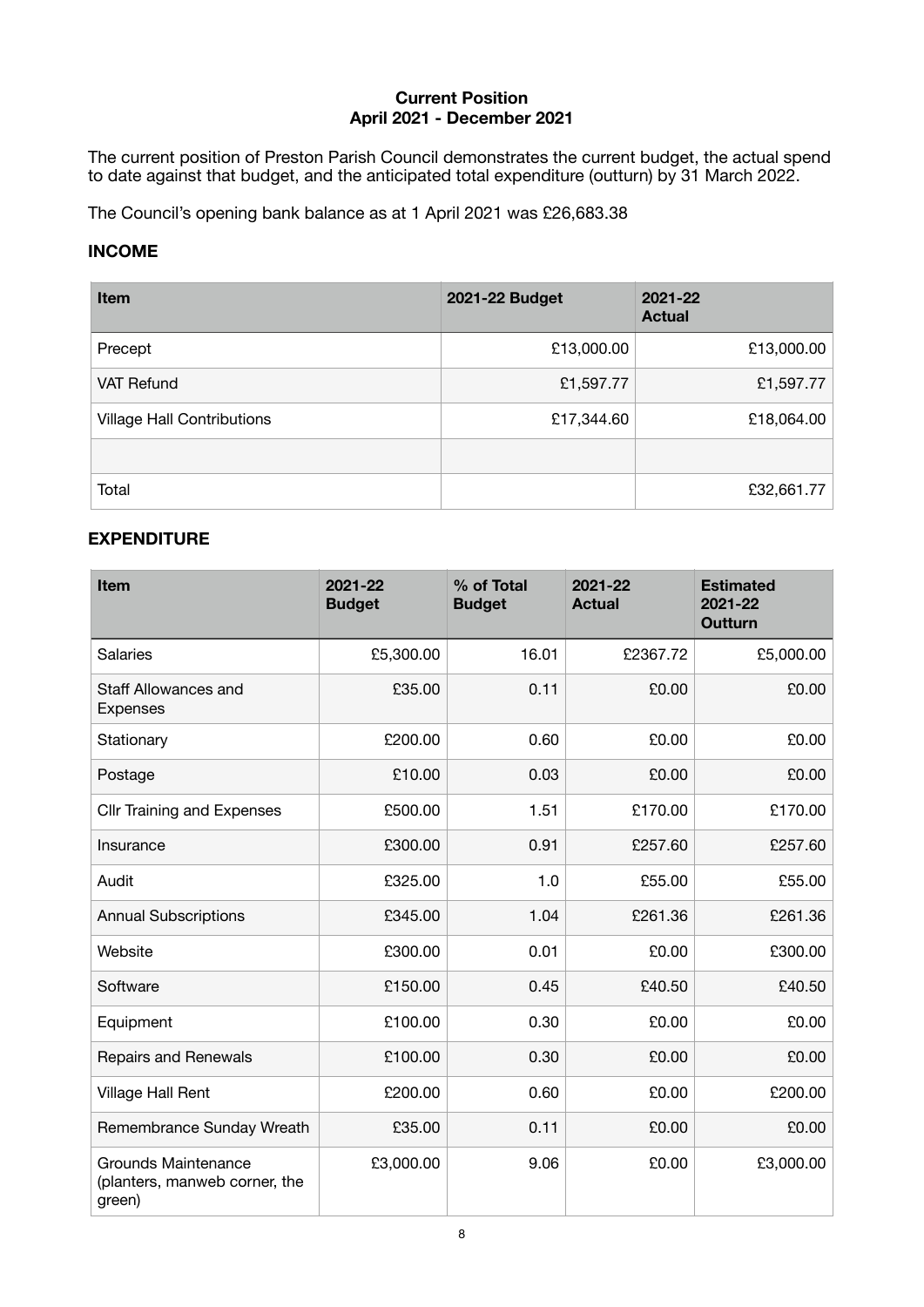| <b>Item</b>                        | 2021-22<br><b>Budget</b> | % of Total<br><b>Budget</b> | 2021-22<br><b>Actual</b> | <b>Estimated</b><br>2021-22<br>Outturn |
|------------------------------------|--------------------------|-----------------------------|--------------------------|----------------------------------------|
| <b>Payroll Services</b>            | £120.00                  | 0.4                         | £120.00                  | £120.00                                |
| <b>Banking Charges</b>             | £72.00                   | 0.2                         | £54.00                   | £54.00                                 |
| <b>Misc</b>                        | £300.00                  | 0.9                         | £333.50                  | £333.50                                |
| Printer Lease and Print<br>Charges | £400.00                  | 1.2                         | £522.28                  | £522.28                                |
| Grants                             | £500.00                  | 1.5                         | £488.00                  | £488.00                                |
| Projects                           | £20,813.50               | 62.87                       | £43,365.95               | £43365.95                              |
|                                    |                          |                             |                          |                                        |
| Total                              | £33105.50                |                             | £48035.91                | £54168.19                              |

## **GENERAL & EARMARKED RESERVES**

| <b>Item</b>                            | <b>2021-22 Budget</b> | 2021-22<br><b>Actual</b> | <b>Estimated 2021-22</b><br><b>Outturn</b> |
|----------------------------------------|-----------------------|--------------------------|--------------------------------------------|
| Bridgewater Green Earmarked<br>Reserve | £2,532.22             | £373.14                  | £373.14                                    |
| <b>General Reserves</b>                | £0.00                 | £0.00                    | £0.00                                      |
|                                        | £2,532.22             |                          | £373.14                                    |

It is estimated that expenditure will total approximately £54,541.33 by 31 March 2022. It is therefore estimated that £4,803.82 will remain at bank as of 31 March 2022. As £2,159.08 of this balance is the Council's reserves, the actual carry forward to the 2022-2023 budget is estimated to be £2,644.74.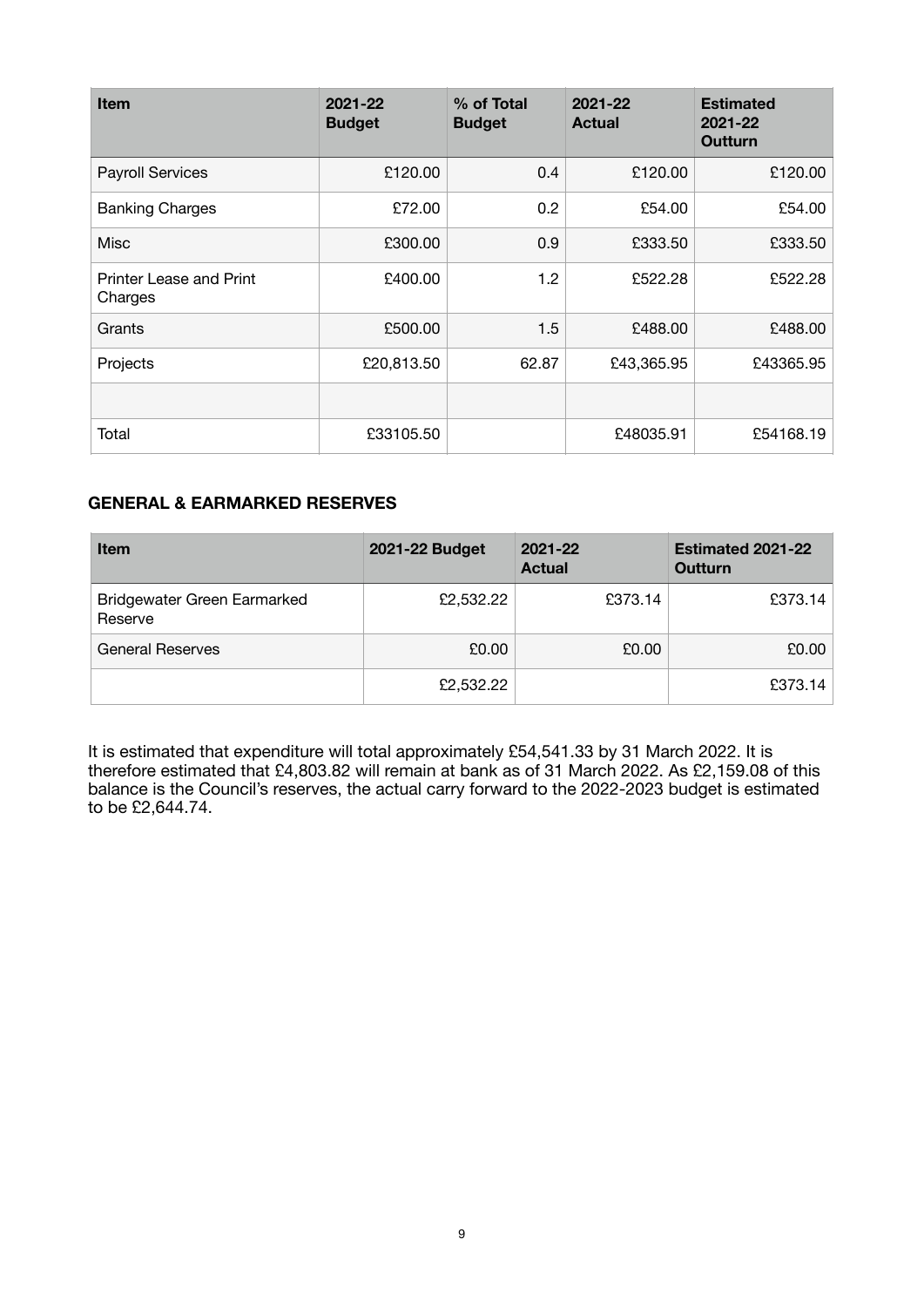## **Approved Preston Brook Parish Council Budget April 2022 - March 2023**

The Proper Officer has considered a budget to satisfy the obligations of Preston Brook Parish Council.

#### **EXPENDITURE**

| Item                                                        | <b>Budget</b> | % of Total Budget |
|-------------------------------------------------------------|---------------|-------------------|
| <b>Salaries</b>                                             | £5,500.00     | 28.31             |
| Staff Allowances and Expenses                               | £600.00       | 3.09              |
| Stationary                                                  | £200.00       | 1.03              |
| Postage                                                     | £50.00        | 0.26              |
| <b>Cllr Training and Expenses</b>                           | £500.00       | 2.57              |
| Insurance                                                   | £300.00       | 1.54              |
| Audit                                                       | £500.00       | 2.6               |
| <b>Annual Subscriptions</b>                                 | £500.00       | 2.57              |
| Website                                                     | £300.00       | 0.02              |
| Software                                                    | £150.00       | 0.77              |
| Equipment                                                   | £100.00       | 0.51              |
| Repairs and Renewals                                        | £100.00       | 0.51              |
| Village Hall Rent                                           | £200.00       | 1.03              |
| Remembrance Sunday Wreath                                   | £35.00        | 0.18              |
| Grounds Maintenance (planters, manweb corner,<br>the green) | £3,000.00     | 15.44             |
| <b>Payroll Services</b>                                     | £120.00       | 0.6               |
| <b>Banking Charges</b>                                      | £72.00        | 0.4               |
| Misc                                                        | £300.00       | 1.5               |
| Printer Lease and Print Charges                             | £400.00       | 2.1               |
| Grants                                                      | £500.00       | 2.6               |
| Projects                                                    | £6,000.00     | 30.88             |
|                                                             |               |                   |
| Total                                                       | £19427.00     |                   |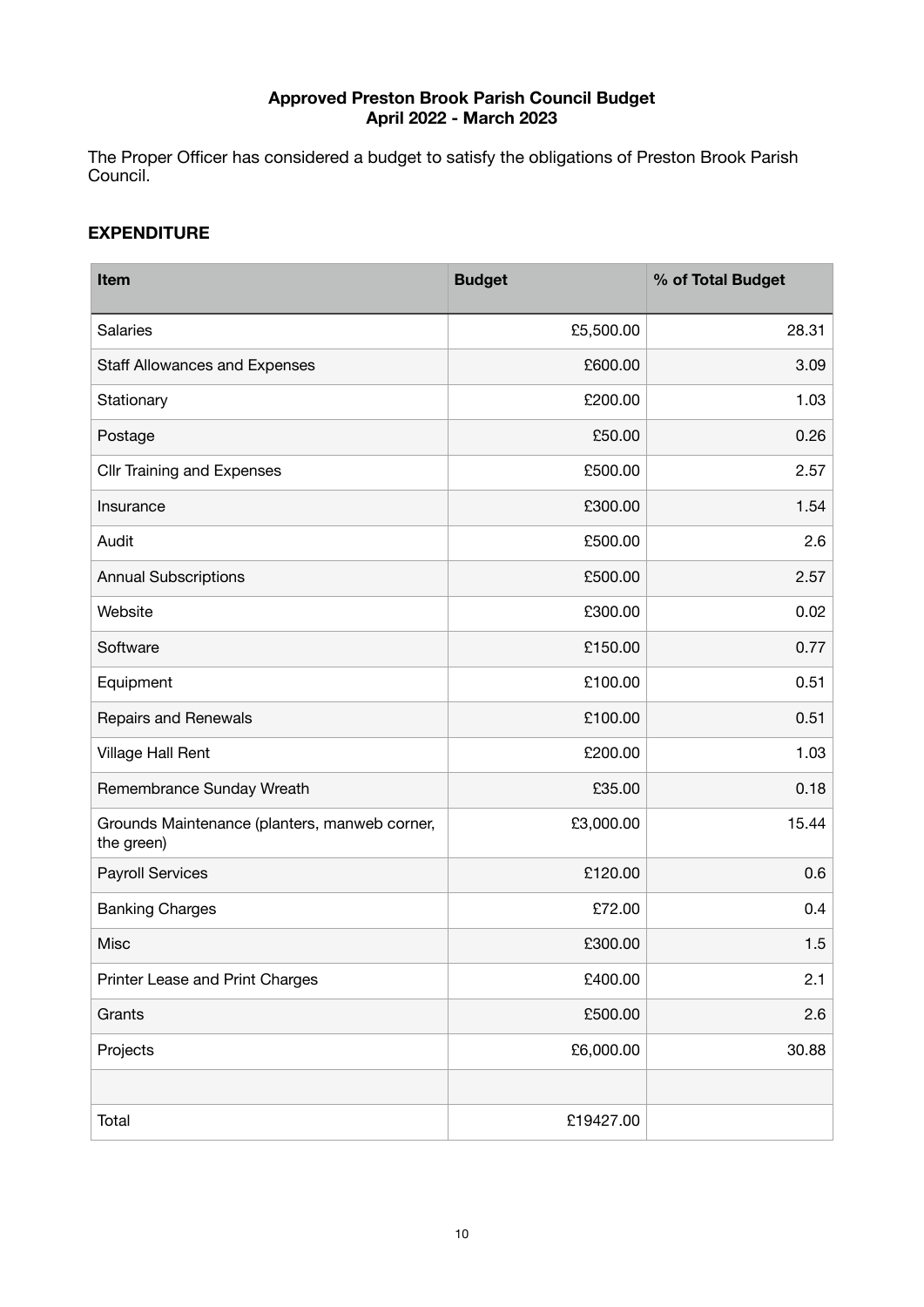## **GENERAL & EARMARKED RESERVES**

| <b>Item</b>                         | 2022-23 Budget |
|-------------------------------------|----------------|
| Bridgewater Green Earmarked Reserve | £2,159.08      |
| <b>General Reserve</b>              | £2,644.74      |
|                                     | £4,803.82      |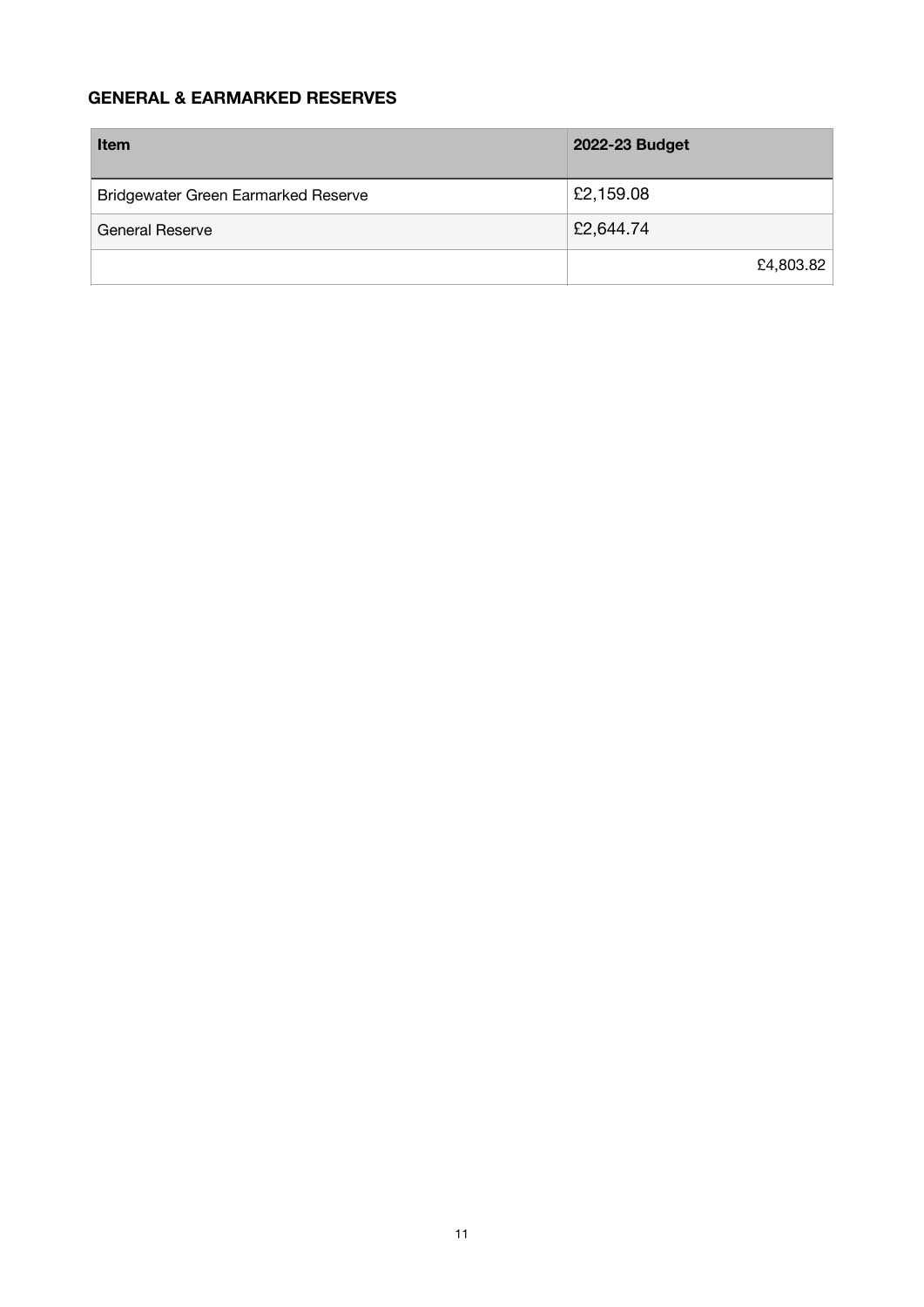#### **PRECEPT**

## **INTRODUCTION**

The precept is an amount collected by Halton Borough Council on behalf of Preston Brook Parish Council and is budgeted by Preston Brook Parish Council to meet the needs of the community.

There are approximately 10,239 parishes in England - 8,877 of which levied a non-zero precept in 2021-22.

There are six parish councils in Halton Borough Council - all of which set a precept in 2021-22 with an aggregate value of £146,707.

The precept is essentially a demand for a sum to be collected through the council tax system. Council tax-payers cannot refuse to pay it, and the billing authority cannot refuse to levy it. It is the only source of tax revenue available to parish councils.

Historically, parish councils were able to raise a 'rate' from the time of their establishment in 1894: this was linked to their then duties under the Poor Laws. Rates were levied on non-domestic and domestic property until 1990, when the rates were replaced by the National Non-Domestic Rate and the Community Charge respectively. Since then, parishes have precepts on domestic property only, via the Community Charge and then the council tax.

In 2021-22 the largest amount precepted by a parish council was £3.36 million, and the lowest was £10.00. The largest amount per Band D household was £369.32 and the smallest £00.27. The largest tax base of a precepting parish was 37,101 and the smallest 1.4.

Since 2012-13, the Government has had the power to require parish and town councils to hold a referendum if their precept increases by more than a set threshold. Thresholds are imposed on principal authorities every year, but to date the Government has never extended them to parish councils.

Twelve new precepting parish councils were created in 2021-2022. Nine parishes ceased to exist in 2021-2022.

## **CALCULATION**

*S.78 Localism Act 2011 states:* 

- *(2) The local precep%ng authority must calculate the aggregate of* 
	- *a*) The expenditure the authority estimates it will incur in the year in performing its functions and will charge to a revenue account for the year in accordance with  $proper$  *proper practices*,
	- b) Such allowance as the authority estimates will be appropriate for contingencies in relation to amounts to be charged or credited to a revenue account for the year in *accordance with proper practices,*
	- *c*) The financial reserves which the authority estimates it will be appropriate to raise in *the year for meeting its future expenditure, and*
	- *d)* Such financial reserves as are sufficient to meet so much of the amount estimated by *the authority to be a revenue account deficit for any earlier financial year as has not already been provided for.*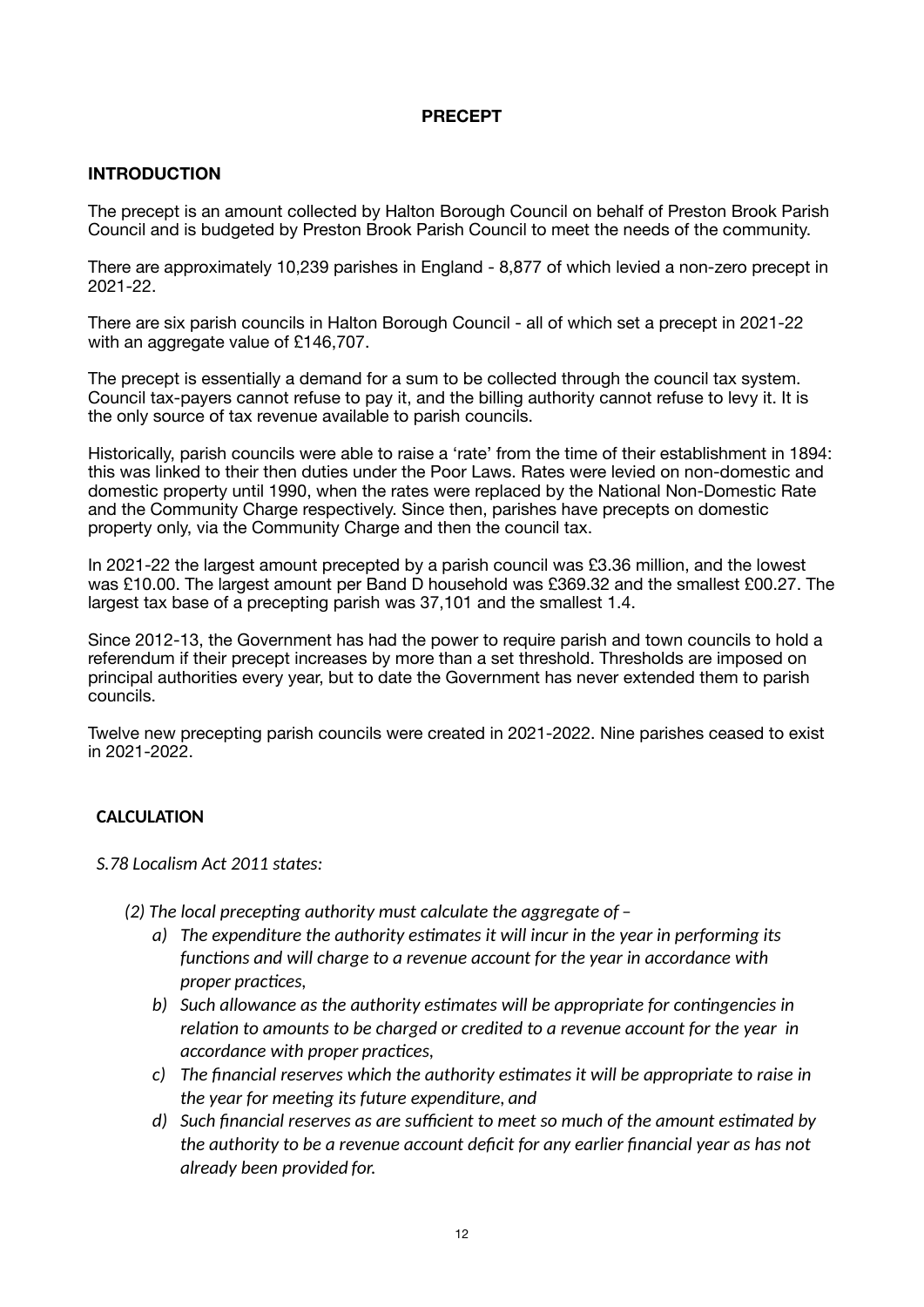- *(3)* The local precepting authority must calculate the aggregate of  $$ 
	- *a*) The income which it estimates will accrue to it in the year and which it will credit to a *revenue account for the year in accordance with proper practices, other than income* which it estimates will accrue to it in respect of any precept issues by it, and
	- b) The amount of financial reserves which the authority estimates that it will use in order *to provide for the items mentioned in paragraphs (a) and (b) of subsection (2) above.*

(4) If the aggregate calculated under subsection (2) above exceeds that calculated under subsection (3) above, the authority must calculate the amount equal to the difference; and *the amount so calculated it to be its council tax requirement for the year.* 

## **CONTEXT**

Over the past twenty years, Preston Brook Parish Council has levied the below sums:

| Year    | <b>Precept</b> | <b>Tax</b><br><b>Base</b> | <b>Precept</b><br>per Band D<br><b>Properties</b> | Year-On-Year<br>change per<br><b>Band D</b><br>Properties (£) | Year-On-Year<br>change per Band<br>D Properties (%) |
|---------|----------------|---------------------------|---------------------------------------------------|---------------------------------------------------------------|-----------------------------------------------------|
| 2021/22 | £13000.00      | 357                       | 36.41                                             | 3.58                                                          | 10.9                                                |
| 2020/21 | £12084.00      | 368                       | 32.84                                             | 0.00                                                          | 0.0                                                 |
| 2019/20 | £11788.00      | 359                       | 32.84                                             | $-0.69$                                                       | $-2.0$                                              |
| 2018/19 | £11330.00      | 338                       | 33.52                                             | 0.39                                                          | 1.2                                                 |
| 2017/18 | £11000.00      | 332                       | 33.13                                             | 5.90                                                          | 21.7                                                |
| 2016/17 | £9150.00       | 336                       | 27.23                                             | 1.00                                                          | 3.8                                                 |
| 2015/16 | £8500.00       | 324                       | 26.23                                             | 1.16                                                          | 4.6                                                 |
| 2014/15 | £8000.00       | 319                       | 25.08                                             | 2.10                                                          | 9.2                                                 |
| 2013/14 | £7260.00       | 316                       | 22.97                                             | 3.95                                                          | 20.8                                                |
| 2012/13 | £6600.00       | 347                       | 19.02                                             | 6.27                                                          | 49.1                                                |
| 2011/12 | £4400.00       | 345                       | 12.75                                             | 0.63                                                          | 5.2                                                 |
| 2010/11 | £4268.00       | 352                       | 12.13                                             | 0.13                                                          | 1.0                                                 |
| 2009/10 | £4164.00       | 347                       | 12.00                                             | 1.37                                                          | 12.8                                                |
| 2008/09 | £3605.00       | 339                       | 10.63                                             | 0.06                                                          | 0.6                                                 |
| 2007/08 | £3500.00       | 331                       | 10.57                                             | 0.99                                                          | 10.4                                                |
| 2006/07 | £3123.00       | 326                       | 9.58                                              | $-0.00$                                                       | $-0.0$                                              |
| 2005/06 | £3200.00       | 334                       | 9.58                                              | 0.00                                                          | 0.0                                                 |
| 2004/05 | £3247.00       | 339                       | 9.58                                              | $-0.00$                                                       | $-0.0$                                              |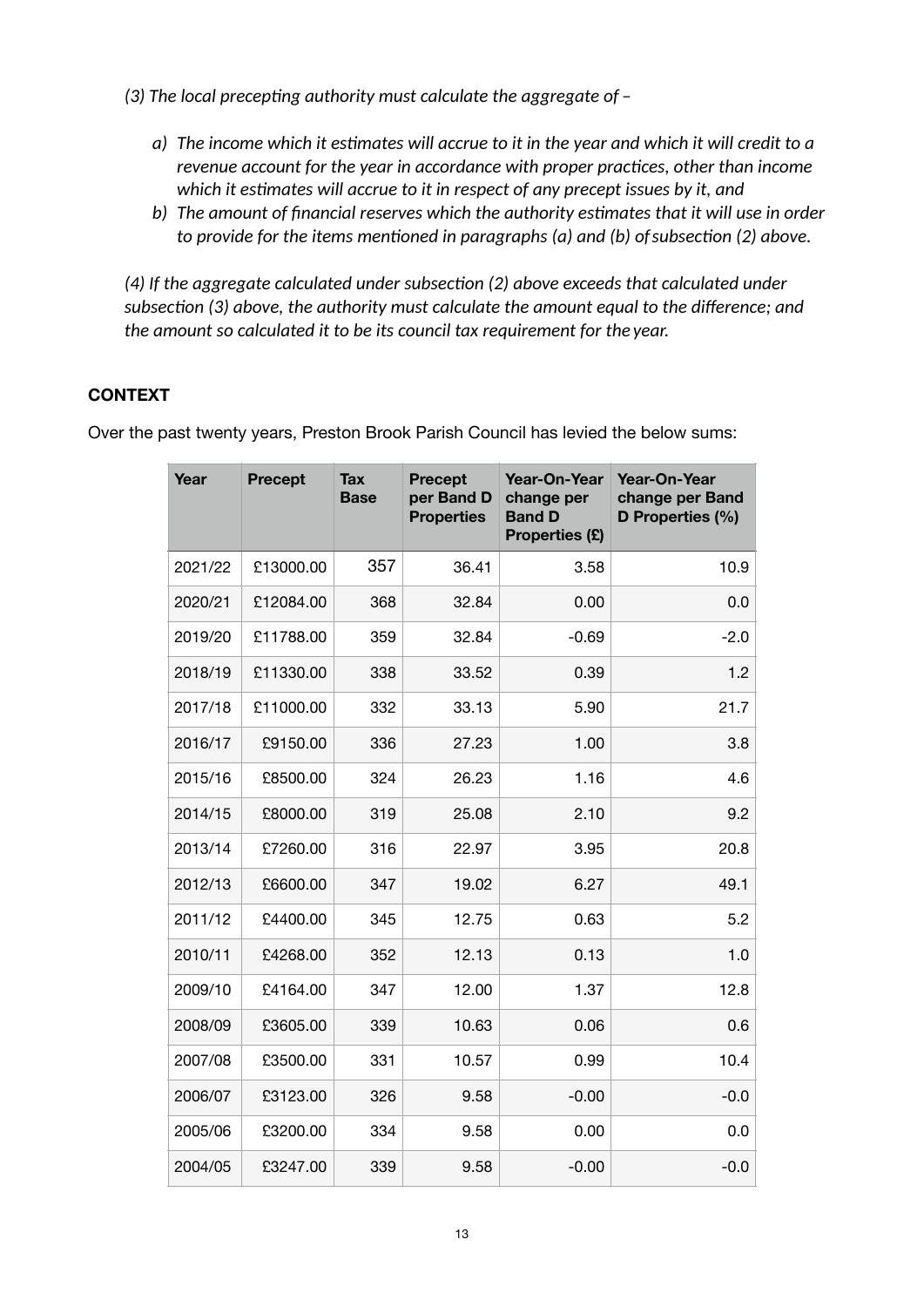| Year    | <b>Precept</b> | <b>Tax</b><br><b>Base</b> | <b>Precept</b><br>per Band D<br><b>Properties</b> | Year-On-Year<br>change per<br><b>Band D</b><br>Properties (£) | Year-On-Year<br>change per Band<br>D Properties (%) |
|---------|----------------|---------------------------|---------------------------------------------------|---------------------------------------------------------------|-----------------------------------------------------|
| 2003/04 | £2567.00       | 268                       | 9.58                                              | 0.00                                                          | 0.0                                                 |
| 2002/03 | £2519.00       | 263                       | 9.58                                              | $-0.00$                                                       | $-0.0$                                              |
| 2001/02 | £2069.00       | 216                       | 9.58                                              | $-0.00$                                                       | $-0.0$                                              |
| 2000/01 | £1600.00       | 167                       | 9.58                                              |                                                               |                                                     |

The precept of 2021/2022 levied the approximate sums in the table below per annum for each property band in the Preston Brook Parish Council area.

|  |  | Band A Band B Band C Band D Band E Band F Band G Band H                 |  |
|--|--|-------------------------------------------------------------------------|--|
|  |  | $E24.39$ $E28.40$ $E32.40$ $E36.41$ $E44.42$ $E52.43$ $E60.80$ $E72.82$ |  |

There are approximately 392 net dwellings in Preston Brook which are liable for Council Tax (before any adjustments are made for discounts and before the properties are converted into Band D equivalents to reach the final tax base figure). The approximate number of net dwellings of each property band in Preston Brook is as follows:

|                                  | <b>Band A</b> | <b>Band B</b> | <b>Band C</b> | <b>Band D</b> | <b>Band E</b> | <b>Band F</b> | <b>Band G</b> | <b>Band H</b> |
|----------------------------------|---------------|---------------|---------------|---------------|---------------|---------------|---------------|---------------|
| Number<br>οf<br><b>Dwellings</b> | 12            | 32            | 81            | 70            | 159           | 26            | 12            |               |
| % of<br>Total                    | 5.41          | 14.41         | 36.49         | 31.53         | 71.62         | 11.71         | 5.41          | 0.00          |

Therefore, the majority of homes in Preston Brook fall within Band E, and paid a precept of approximately £44.42 in 2021-2022.

Over the last decade, the Parish Council's precept has recurrently remained below the national average. Preston Brook Parish Council's precept can be compared to the national average in England for Band D properties:

| Year    | <b>Band D (National</b><br>Average, England)<br><b>Value</b> | <b>Band D (National</b><br><b>Average) Year-On-Year</b><br><b>Variation (£)</b> | <b>Band D (National</b><br><b>Average) Year-On-Year</b><br><b>Variation (%)</b> |
|---------|--------------------------------------------------------------|---------------------------------------------------------------------------------|---------------------------------------------------------------------------------|
| 2021/22 | £71.86                                                       | £1.97                                                                           | 2.8%                                                                            |
| 2020/21 | £69.89                                                       | £2.71                                                                           | 4.0%                                                                            |
| 2019/20 | £67.18                                                       | £3.14                                                                           | 4.9%                                                                            |
| 2018/19 | £64.05                                                       | £3.01                                                                           | 4.9%                                                                            |
| 2017/18 | £61.03                                                       | £3.64                                                                           | 6.3%                                                                            |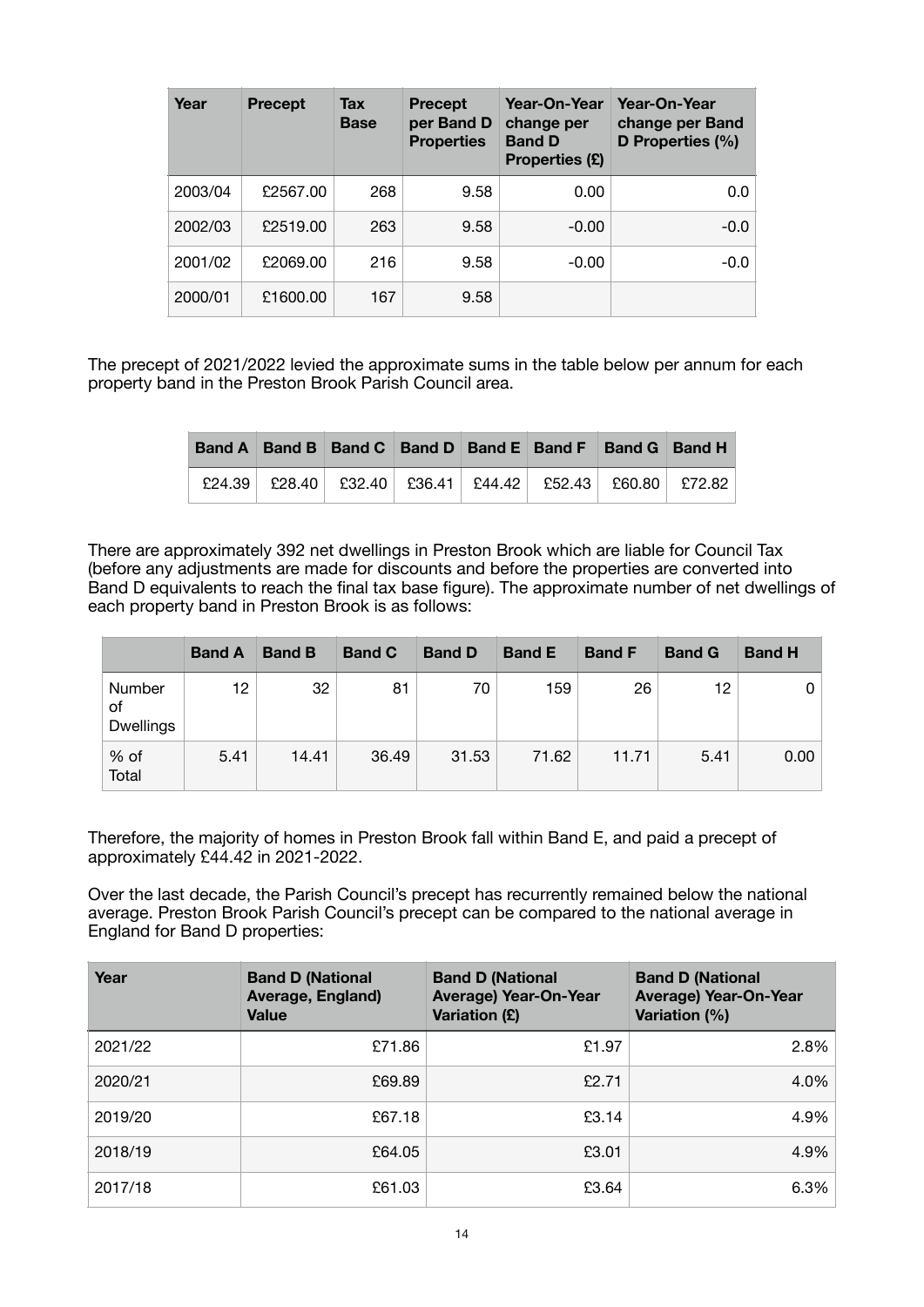| Year    | <b>Band D (National</b><br>Average, England)<br><b>Value</b> | <b>Band D (National</b><br><b>Average) Year-On-Year</b><br><b>Variation (£)</b> | <b>Band D (National</b><br><b>Average) Year-On-Year</b><br><b>Variation (%)</b> |
|---------|--------------------------------------------------------------|---------------------------------------------------------------------------------|---------------------------------------------------------------------------------|
| 2016/17 | £57.40                                                       | £3.28                                                                           | 6.1%                                                                            |
| 2015/16 | £54.12                                                       | £1.75                                                                           | 3.3%                                                                            |
| 2014/15 | £52.37                                                       | £2.14                                                                           | 4.3%                                                                            |
| 2013/14 | £50.23                                                       | £2.49                                                                           | 5.2%                                                                            |
| 2012/13 | £47.74                                                       | £1.77                                                                           | 3.9%                                                                            |
| 2011/12 | £45.97                                                       | £1.04                                                                           | 2.3%                                                                            |
| 2010/11 | £44.93                                                       | £2.42                                                                           | 5.7%                                                                            |
| 2009/10 | £42.51                                                       |                                                                                 |                                                                                 |

Preston Brook Parish Council's precept for Band D properties in 2021-2022 was £35.45 below the national average.

Preston Brook Parish Council's precept can be compared to other precepts in the Halton Borough Council area for Band D properties in 2021-22.

| Parish / Town | <b>Parish Precept</b> | <b>Tax Base</b> | <b>Band D</b> | <b>Year-on Year</b><br><b>Variation</b> |
|---------------|-----------------------|-----------------|---------------|-----------------------------------------|
| Hale          | £43,724.00            | 655             | £66.75        | $-10.77%$                               |
| Daresbury     | £6,700.00             | 179             | £37.43        | 25.02%                                  |
| Moore         | £5,625.00             | 324             | £17.36        | 7.66%                                   |
| Preston Brook | £13,000.00            | 357             | £36.41        | 7.58%                                   |
| Halebank      | £39,085.00            | 521             | £75.02        | $-0.38%$                                |
| Sandymoor     | £38,573.00            | 1,326           | £29.09        | 4.82%                                   |

Preston Brook Parish Council's precept, when compared to other precepts in Halton Borough Council for Band D properties in 2021-22, ranked 4th (descending) out of the 6 parishes that set a non-zero precept, with Halebank ranked first with a precept of £75.02 and Moore ranked last with a precept of £17.36.